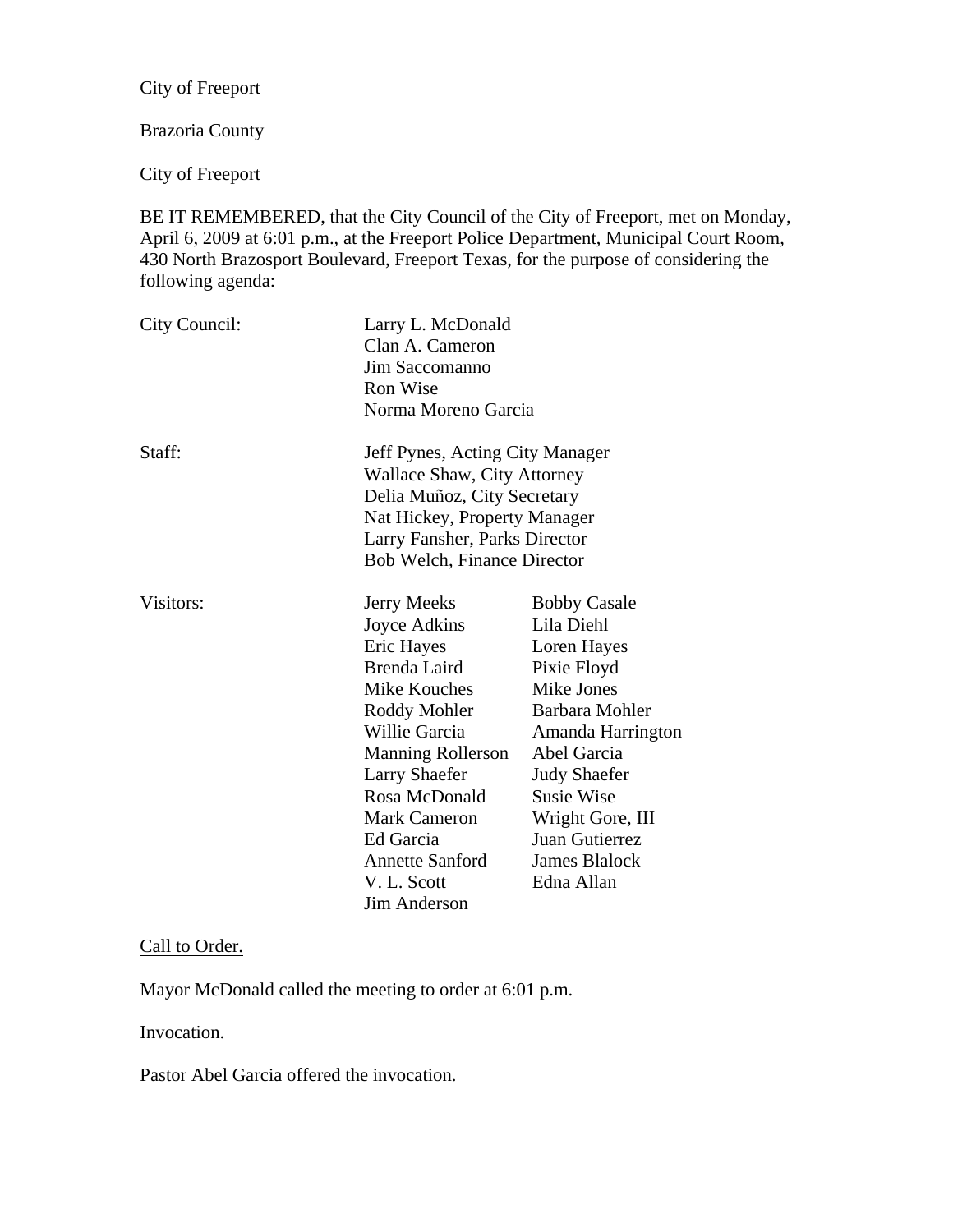## Pledge of Allegiance.

Mayor McDonald led the Pledge of Allegiance

# Consideration of the approval of the March  $16<sup>th</sup>$ , 2009 Council Minutes.

On a motion by Councilman Cameron, seconded by Councilman Wise, with all present voting "aye", Council unanimously approved the March  $16<sup>th</sup>$ , 2009 Council Minutes.

#### Attending Citizens and Their Business.

Pixie Floyd of 832 Leder Street thanked everyone for helping when her husband was ill, and for the blood drive that was held at the city's parking lot, support, cards, and condolences.

Willie Garcia, local bar owner said council asked Mr. Shaw to research the ordinance that would extend drinking hours or if it would be up to the City to vote on the November ballot. Mayor McDonald advised Mr. Garcia that a questioner was put on E-Gov to register opinions whether to increase alcohol consumption to 2:00 a.m. and would schedule two public hearing for this issue.

Manning Rollerson said that he had burned up two lawn mowers, while attempting to cut his grass. When he arrived, the City had cut his yard, and asked if he was going to be charged. Mayor McDonald advised him to talk to Mr. Pynes. He also stated that if Henrietta Gonzalez gets on the ballot that he would call the Justice Department for an investigation of the wrong doing in the Police Department.

## **Recognition** of Brazosport High School student; Forrest Alden Hughes, State Champion Swimmer.

Mayor McDonald asked Couch Brown to recognize Brazosport High School student Forrest Alden Hughes for his swimming achievements at the STATE competition.

#### **Proclamation**: Proclaiming April 2009 "Motorcycle Safety and Awareness Month".

Mayor McDonald read the proclamation, declaring April 2009 as Motorcycle Safety and Awareness Month.

#### **Proclamation:** Proclaiming April as "Child Abuse Prevention Month".

Mayor McDonald read the proclamation, declaring April 2009 as Child Abuse Prevention Month.

#### **Proclamation:** Proclaiming April 2009 as "Fair Housing Month".

Mayor McDonald read the proclamation, declaring April 2009 as Fair Housing Month.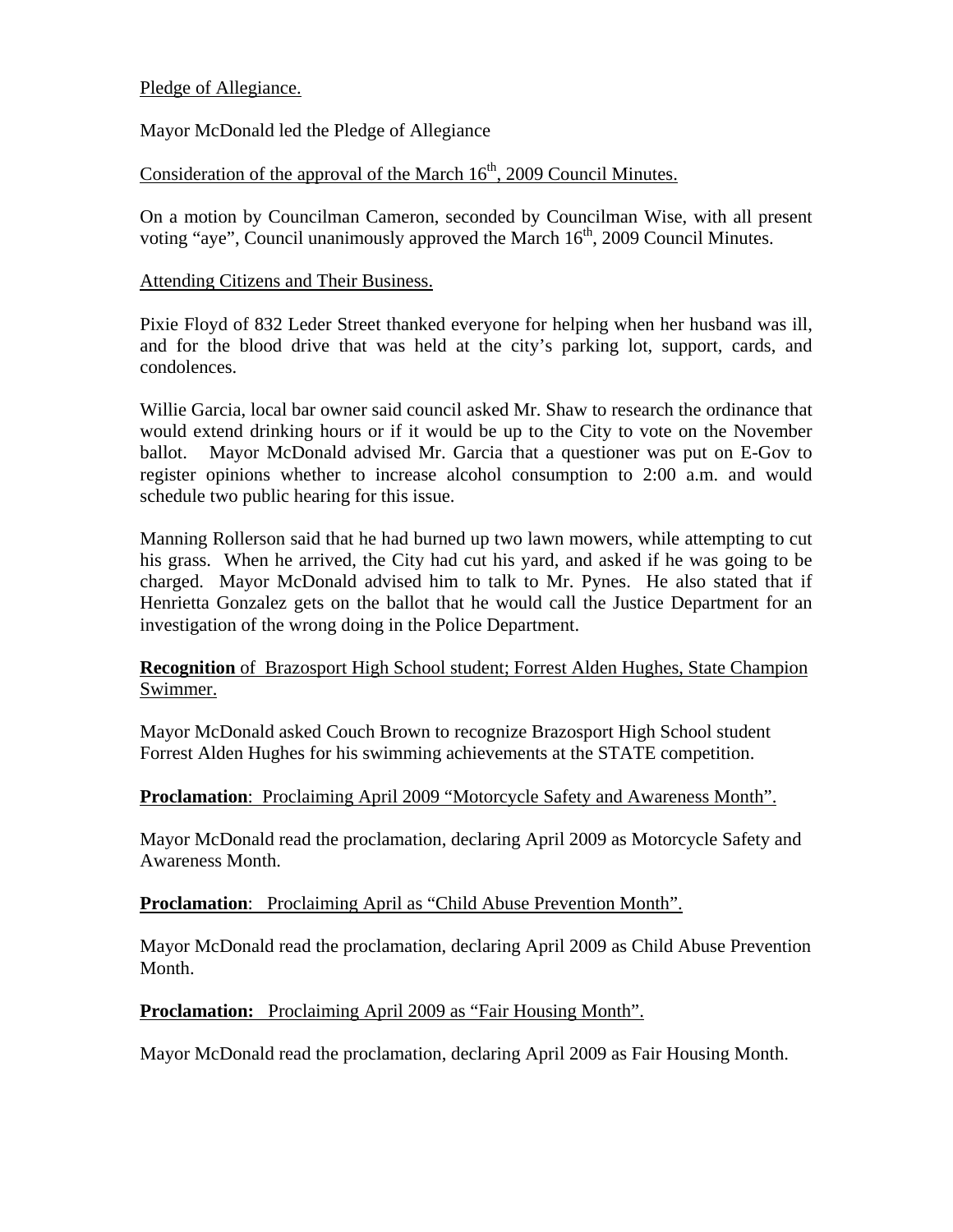Consideration of the approval of a request from Habitat for Humanity of Southern Brazoria County to waive the fees for the building permits for 7 North Ave. B.,Freeport, Texas.

On a motion by Councilman Cameron, seconded by Councilwoman Garcia, with all present voting "aye", Council unanimously approved a request from Habitat for Humanity of Southern Brazoria County to waive the fees for the building permits for 7 North Ave. B., Freeport, Texas.

Consideration of the approval of a request from the Freeport League to waive the carnival and vendor permit fees for Riverfest on April 24-25, 2009 held at the Freeport Municipal Park.

On a motion by Councilman Cameron, seconded by Councilman Saccomanno, with all present voting "aye", Council unanimously approved a request from the Freeport League to waive the carnival and vendor permit fees for Riverfest on April 24-25-2009 held at the Freeport Municipal Park.

Consideration of the approval of a request for a variance by Eric Hayes to rebuild a 14'x24' sign at the entrance of his property located on the east side of Hwy. 288 being Lots 92 & 93, BCIC Division 14, A. Calvit Leaque Abstract 49 & J. F. Fields Survey, Abstract 62.

Eric Hayes would like to replace his 14 x 24 sign, it was torn down in 2005 to replace rotten boards. Councilman Cameron and Councilman Wise stated that they did not have a problem in replace the sign to its original state. Mr. Hayes at this time requested to install a digital sign. Mr. Hayes was advised to get engineering drawing of the sign requested.

On a motion by Councilman Cameron, seconded by Councilman Saccomanno, with all present voting "aye", Council unanimously approved to table this item for further engineering information on the sign.

Consideration of the approval of Ordinance No. 2009-2219 repealing Division (A) of Section 150.091 of the Code of Ordinance of said City, which requires proof of Worker's Compensation Insurance for applicants for a House Moving Permit, and Re-Lettering Divisions (B) and (C) of said section as Divisions (A) and (B) respectively; repealing Division (A) of Section 150.106 of said Code of Ordinances which requires proof of Worker's Compensation Insurance for applicants for a House Leveling Permit and Re-Lettering Divisions  $(B)$ ,  $(C)$  and  $(D)$  of said Section as Divisions  $(A)$ ,  $(B)$  and  $(C)$ respectively.

On a motion by Councilman Cameron, seconded by Mayor McDonald, with all present voting "aye", Council unanimously approved Ordinance No. 2009-2219 repealing Division (A) of Section 150.091 of the Code of Ordinance of said City, which requires proof of Worker's Compensation Insurance for applicants for a House Moving Permit, and Re-Lettering Divisions (B) and (C) of said section as Divisions (A) and (B) respectively; repealing Division (A) of Section 150.106 of said Code of Ordinances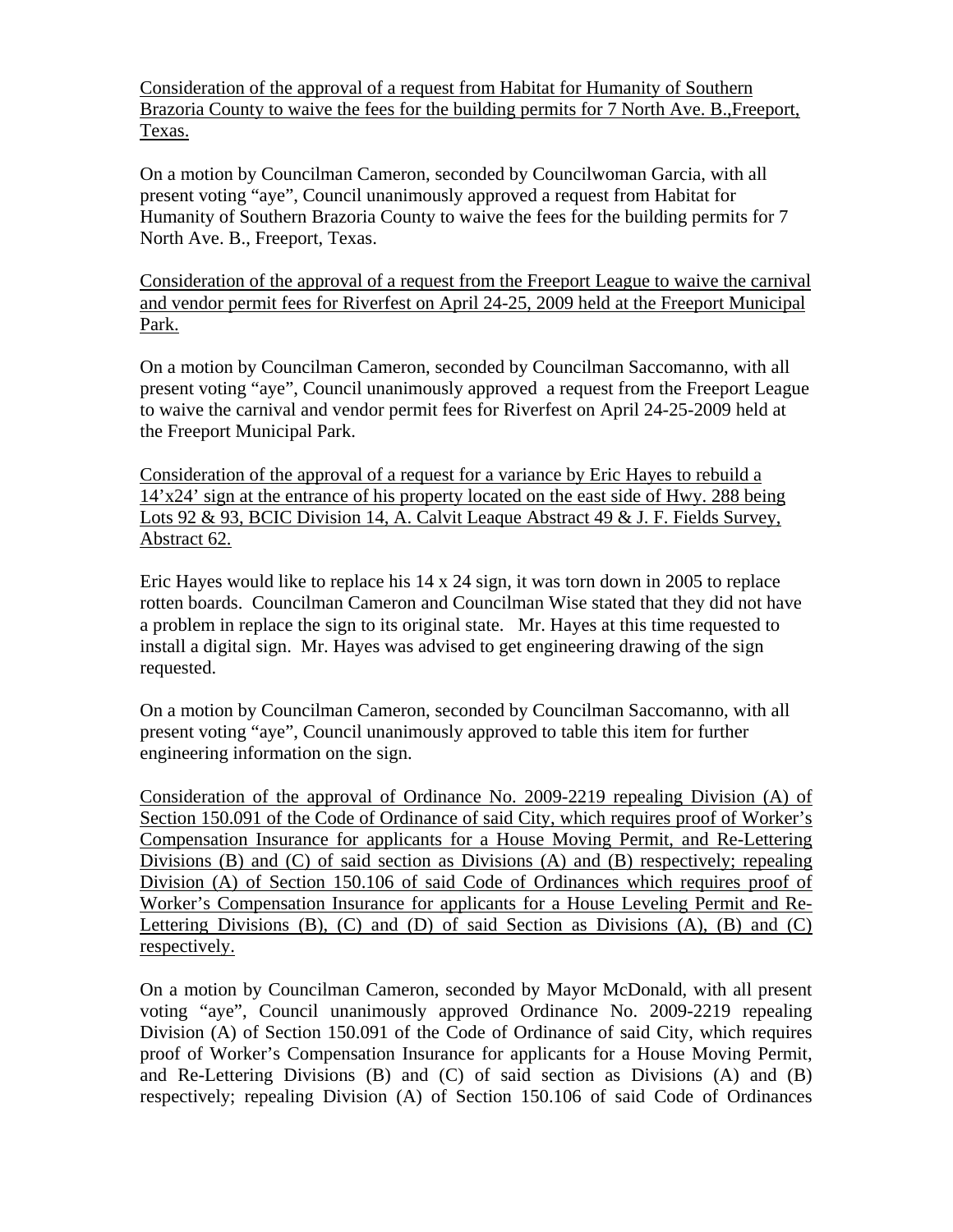which requires proof of Worker's Compensation Insurance for applicants for a House Leveling Permit and Re-Lettering Divisions (B), (C) and (D) of said Section as Divisions (A), (B) and (C) respectively.

Consideration of the approval of providing water service to the new church in the 500 Block of South Brazosport Boulevard and authorizing the Mayor to sign such approval.

On a motion by Councilman Cameron, seconded by Councilman Saccomanno, with all present voting "aye", Council unanimously approved water service to the new church in the 500 Block of South Brazosport and authorizing the Mayor to sign such approval. The cost for this project is \$29,658.62 of this amount \$6,857.27 is the church's cost.

Consideration of the approval of setting two public hearing dates to consider amending Section 110.09 of the Code of Ordinances to extend hours during which beer and liquor can be sold.

On a motion by Councilman Cameron, seconded by Councilman Saccomanno, with all present voting "aye", Council unanimously approved setting April 20th, & May 18th 2009 for public hearing dates to consider amending Section 110.09 of the Code of Ordinances to extend hours during which beer and liquor can be sold.

## Consideration of the approval of the rehabilitation work on the Central Lift Station.

Jerry Meeks of Veolia Water reviewed the Scope of Work on the Central Lift Station to bring it back to full operation status. The cost for this project is \$291,103.02 with an alternate for variable frequency drive units for controlling three of the pumps for add on of \$31,359.35. The city should get 15 plus years from the structure of this station after the rehabilitation. A new Lift Station would cost \$600,000.

Mayor McDonald and Jeff Pynes attended a Community Development Block Grant (CDBG) meeting in Angleton regarding to the \$17.4 million of CDBG Disaster Recovery funding allocation process. The City has applied for funding the Central Lift Station with no match.

On a motion by Councilman Cameron, seconded by Councilman Wise, with all present voting "aye", Council unanimously approved to table this item till more information is received from the CDBG office

Consideration of the approval of any action to be taken as a result of closed executive session.

Mayor McDonald opened the formal session at 9:19 p.m. No action taken as a result of the closed executive session.